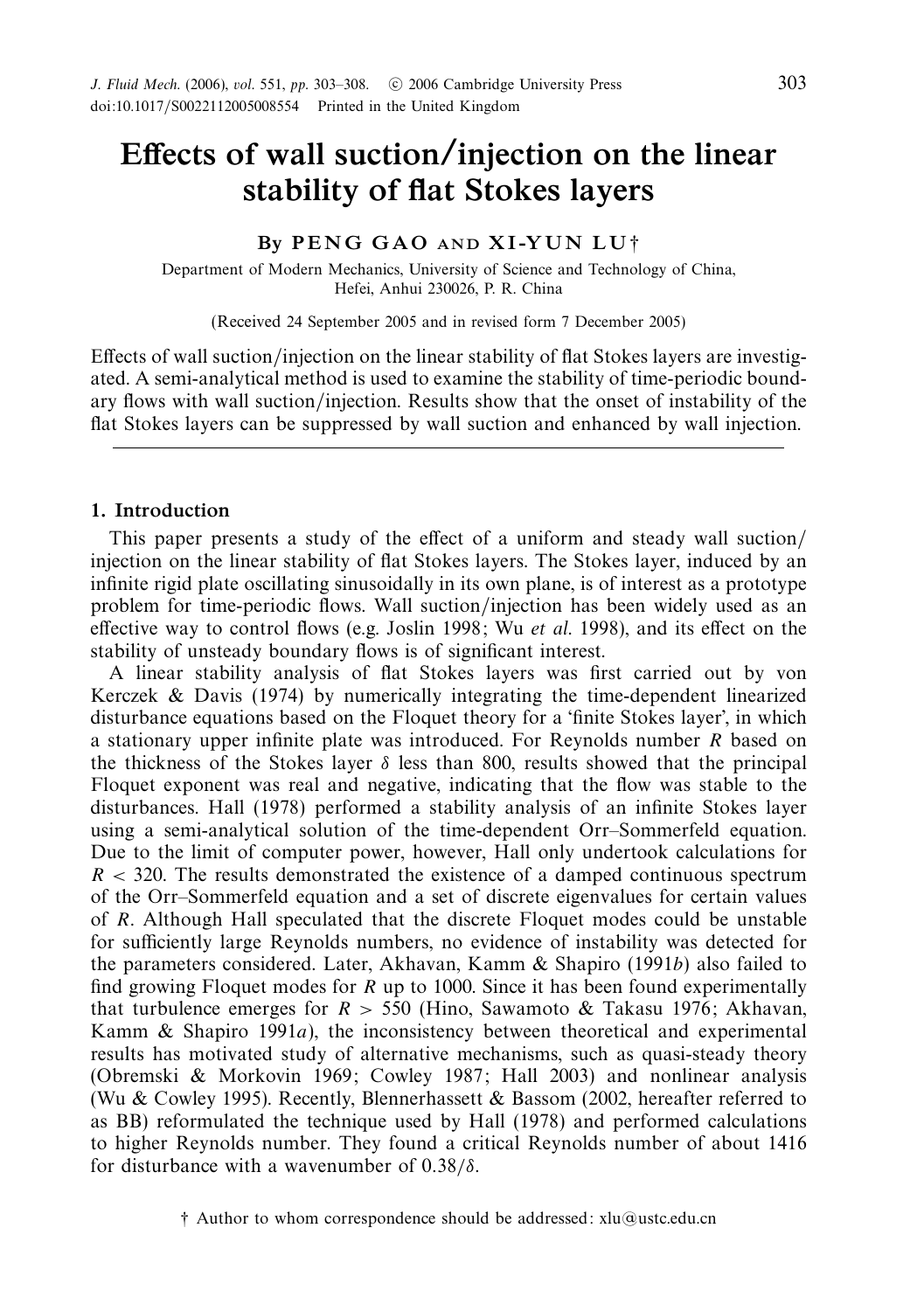## 304 P. Gao and X.-Y. Lu

Furthermore, it is well known that the asymptotic suction boundary layer is much more stable than the Blasius boundary layer (Hughes & Reid 1965; Hocking 1975; Fransson & Alfredsson 2003). Generally, wall suction/injection is associated with stabilizing/destabilizing the flow. To the best of our knowledge, however, the effects of wall suction/injection on the stability of unsteady flows have never been studied. Here, we extend Hall's semi-analytical method to study the stability characteristics of a Stokes layer subject to wall suction/injection, especially the variation of the critical Reynolds number for different suction/injection rates.

## *2. Formulation and numerical procedure*

Consider the flow of a semi-infinite viscous fluid of viscosity *ν* induced by a flat plate at  $y = 0$  and oscillating with velocity  $U_0 \cos \omega t$  in the *x*-direction. On the wall a uniform normal suction/injection velocity  $V_0$  is prescribed. We take  $\delta = \sqrt{2v/\omega}$  as the scale of length,  $U_0$  as the scale of velocity, and introduce the non-dimensional time  $\tau = \omega t$ . There exist two Reynolds numbers in this problem, which are defined by

$$
R = U_0 \sqrt{\frac{2}{\nu \omega}}, \quad R_v = V_0 \sqrt{\frac{2}{\nu \omega}}.
$$

The sign of  $R_v$  prescribes either a suction condition ( $R_v$  < 0) or injection ( $R_v$  > 0). The dimensionless form of the basic flow is then given by

$$
U = e^{-Py}\cos(\tau - Qy), \quad V = R_v/R,
$$
\n(2.1)

where

$$
P(R_v) = \sqrt{\frac{\sqrt{R_v^4 + 64} + R_v^2}{8}} - \frac{R_v}{2}, \quad Q(R_v) = \sqrt{\frac{\sqrt{R_v^4 + 64} - R_v^2}{8}}.
$$

Note that  $U$  only depends on  $R<sub>v</sub>$  and the basic flow of a flat Stokes layer is retrieved when  $R_v = 0$ .

According to the procedure proposed by von Kerczek & Davis (1974), it is easy to prove that, for a fixed  $R_v$ , the basic state (2.1) first becomes unstable for twodimensional disturbances. Hence, only two-dimensional disturbances are considered. The basic flow (2.1) is infinitesimally disturbed to

$$
(u, v) = (U, V) + \epsilon \left( \frac{\partial \Psi}{\partial y}, -\frac{\partial \Psi}{\partial x} \right),\tag{2.2}
$$

where  $\epsilon \ll 1$  and *Ψ* denotes a disturbance stream function. Since the basic flow is periodic in time and independent of *x*, we can introduce a wave-like disturbance

$$
\Psi(x, y, \tau) = e^{\mu \tau} e^{iax} \psi(y, \tau) + \text{c.c.}
$$
\n(2.3)

where c*.*c*.* denotes complex conjugate, *a* is the real streamwise wavenumber, and the Floquet exponent  $\mu = \mu_r + i\mu_i$  is complex. Function  $\psi(y, \tau)$  is  $2\pi$ -periodic in time and satisfies

$$
\left(2\frac{\partial}{\partial\tau} + 2\mu + iaRU + R_v\frac{\partial}{\partial y}\right)\left(\frac{\partial^2}{\partial y^2} - a^2\right)\psi = \left(\frac{\partial^2}{\partial y^2} - a^2\right)^2\psi + iaRU_{yy}\psi. \quad (2.4a)
$$

The boundary conditions are

$$
\psi = \psi_y = 0 \quad \text{on} \quad y = 0; \quad \psi, \psi_y \to 0 \quad \text{as} \quad y \to \infty. \tag{2.4b}
$$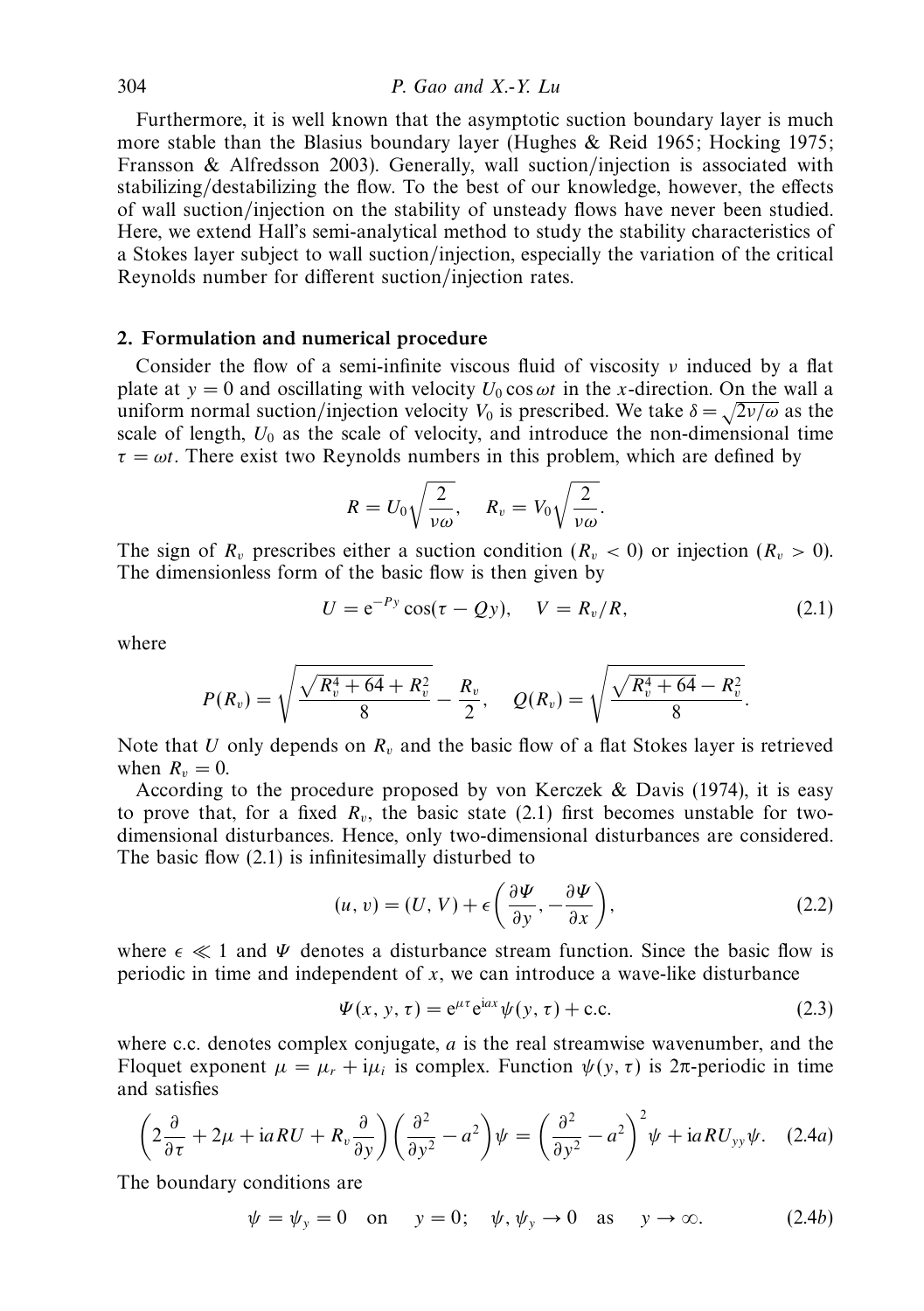The problem (2.4) has a symmetry property that if  $\mu$ ,  $\psi(y, \tau)$  is a solution, then so is  $\tilde{\mu}$ ,  $\tilde{\psi}(y, \tau + \pi)$ , where a tilde denotes complex conjugate. Physically, if there exists a disturbance wave propagating in one direction, another wave propagating in the opposite direction with the same growth rate may also occur. This property allows us to restrict the imaginary part of  $\mu$  to the interval  $0 \le \mu_i \le \frac{1}{2}$  without loss of generality.

As  $\psi$  is a periodic function of  $\tau$ , it can be expanded in a Fourier series

$$
\psi(y,\tau) = \sum_{n=-\infty}^{\infty} \psi_n(y) e^{in\tau}.
$$
\n(2.5)

Substituting  $(2.5)$  into  $(2.4)$  leads to the following system of equations:

$$
\begin{aligned}\n&\left(\frac{\mathrm{d}^2}{\mathrm{d}y^2} - R_v \frac{\mathrm{d}}{\mathrm{d}y} - a^2 - 2\mu - 2\mathrm{i}n\right) \left(\frac{\mathrm{d}^2}{\mathrm{d}y^2} - a^2\right) \psi_n \\
&= \frac{1}{2} i a R \left\{ e^{-C_p y} \left(\frac{\mathrm{d}^2}{\mathrm{d}y^2} - a^2 - C_p^2\right) \psi_{n-1} + e^{-C_m y} \left(\frac{\mathrm{d}^2}{\mathrm{d}y^2} - a^2 - C_m^2\right) \psi_{n+1} \right\} \quad (2.6)\n\end{aligned}
$$

where  $C_p = P + iQ$  and  $C_m = P - iQ$ .

As in Seminara & Hall (1976) and Hall (1978), a solution of (2.6) in a double series expansion can be derived as

$$
\psi_n(y) = \sum_{k=-\infty}^{\infty} \left\{ \alpha_k \sum_{j=0}^{\infty} A_{jkn} e^{-f(j,k,n,\gamma_k)y} + \beta_k \sum_{j=0}^{\infty} B_{jkn} e^{-f(j,k,n,a)y} \right\}.
$$
 (2.7)

Here, coefficients  $A_{ikn}$  and  $B_{ikn}$  can be determined by the recurrence relations given in the Appendix, *f* takes the form

$$
f(j,k,n,\cdot) = \cdot -i(k-n)Q + |k-n|P + 2jP,\tag{2.8}
$$

and

$$
\gamma_k = \sqrt{R_v^2/4 + a^2 + 2\mu + 2ik} - R_v/2,
$$
\n(2.9)

where the branch of the square root with positive real part is taken.

The solution (2.7) decays exponentially and satisfies automatically the boundary conditions as *y* approaches infinity. The boundary conditions at  $y = 0$  require

$$
\sum_{k=-\infty}^{\infty} \left\{ \alpha_k \sum_{j=0}^{\infty} A_{jkn} + \beta_k \sum_{j=0}^{\infty} B_{jkn} \right\} = 0, \qquad (2.10a)
$$

$$
\sum_{k=-\infty}^{\infty} \left\{ \alpha_k \sum_{j=0}^{\infty} A_{jkn} f(j,k,n,\gamma_k) + \beta_k \sum_{j=0}^{\infty} B_{jkn} f(j,k,n,a) \right\} = 0, \quad (2.10b)
$$

for  $n = 0, \pm 1, \pm 2, \ldots$  implying an infinite set of equations for the unknowns  $\alpha_k$  and  $\beta_k$ . If the system has a non-trivial solution, the infinite determinant of the matrix of the coefficients must vanish. Then, the eigenrelation for  $\mu$  in terms of *a*, *R* and  $R_v$ can be obtained.

Our numerical treatment follows BB and is outlined here. First, the Fourier series (2.5) are truncated to *N* leading harmonics, and the index *k* in (2.7) is limited to the range  $-N \le k \le N$ . The summations over *j* in (2.10) are taken to a finite value *J*. The determinant of the matrix of (2.10) is of order  $4N + 2$  and is evaluated by *LU*-factorization. Muller's iteration method is used to locate the zeros of the determinant. After the eigenvalue  $\mu$  is determined, the corresponding eigenfunction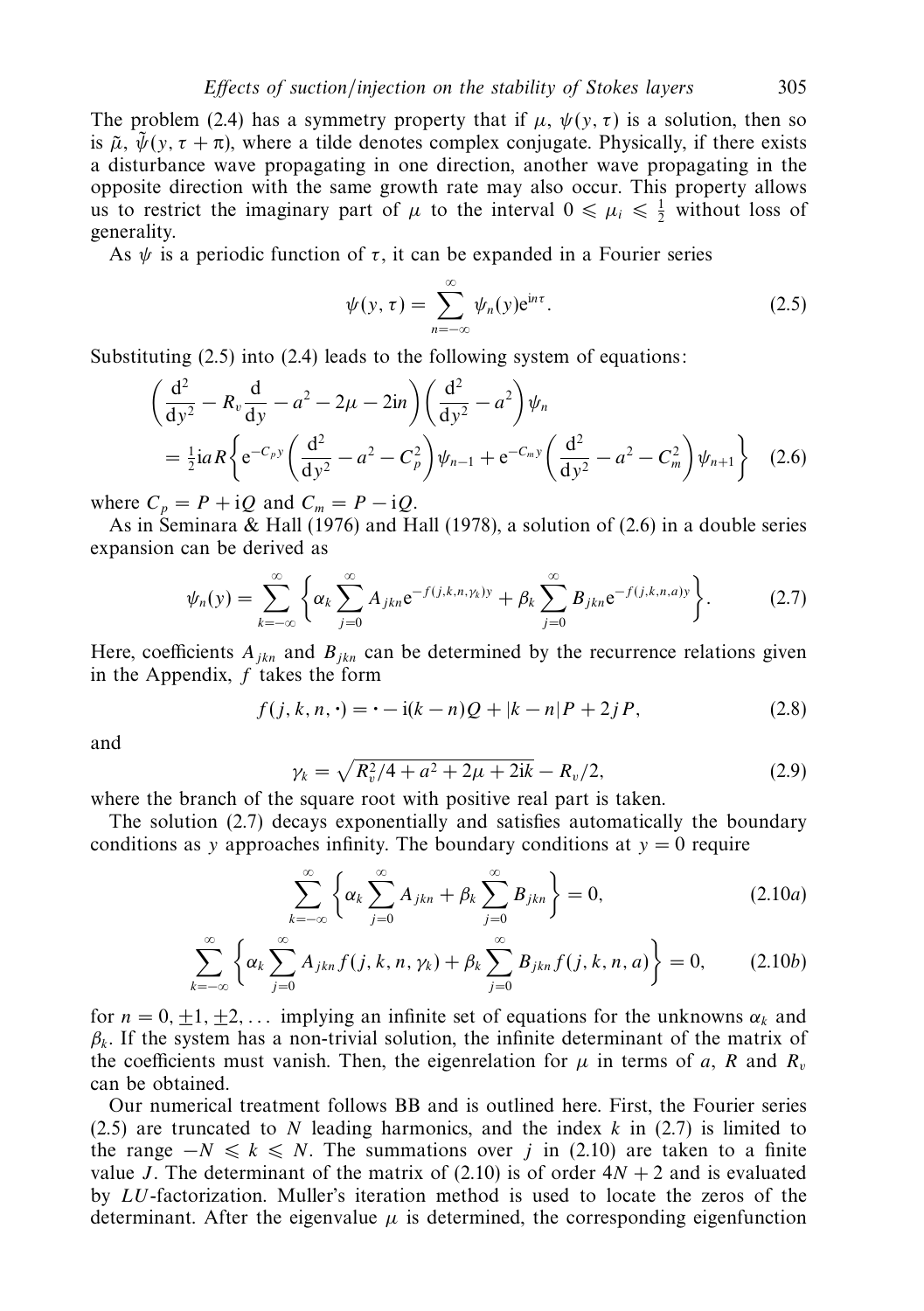

FIGURE 1. (*a*) Neutral stability curves for three values of  $R_v$ : –––––,  $R_v = -0.1$ ; —  $R_v = 0;$  — • —,  $R_v = 0.2$ . (*b*) The critical Reynolds number  $R_c$  as a function of  $R_v$  in the range  $-0.3 \le R_v \le 0.5$ .

 $[\alpha_{-N}, \ldots, \alpha_{N}, \beta_{-N}, \ldots, \beta_{N}]$  can be solved via inverse iteration. Then the disturbance flow field is reconstructed by the eigenfunction. To obtain the neutral curve, 128-bit arithmetic is needed to retain sufficient accuracy.

## *3. Results and discussion*

To ensure the reliability of the present results, extensive calculations for the stability characteristics of flat Stokes layers without suction/injection (i.e.  $R_v = 0$ ) were carried out. The results, including critical Reynolds number, growth rate, neutral curve, disturbance stream function and enstrophy, agree well with those of BB. We now present typical results on the effect of wall suction/injection on the stability.

Figure 1(a) shows the neutral curves for  $R_v = -0.1$ , 0 and 0.2, obtained by interpolation through a series of neutral points with an increment of  $\Delta a = 0.01$ . The neutral curve shifts upwards for the suction and downwards for the injection. Although the influence of the suction/injection on the critical wavenumber is somewhat weak,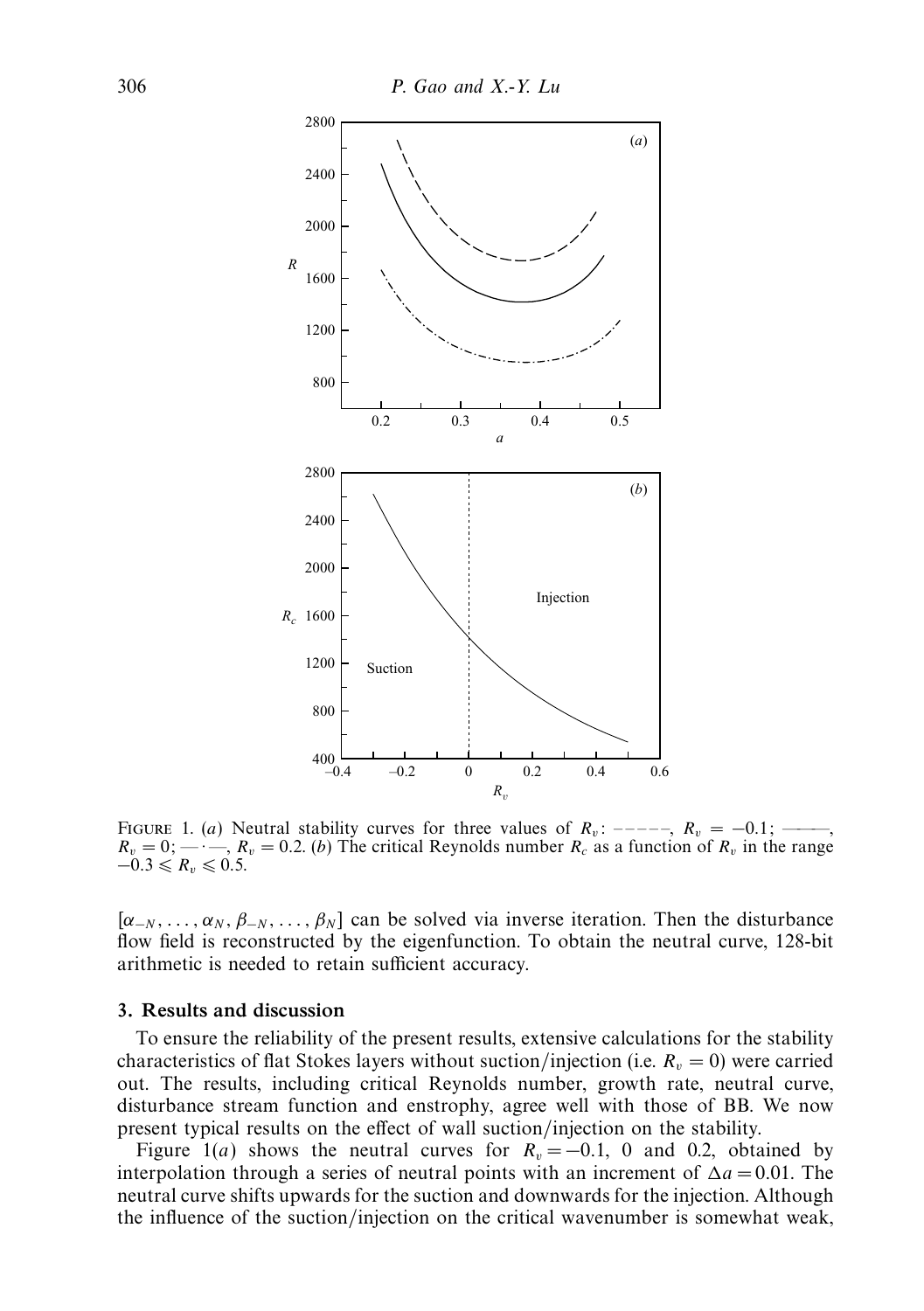it is still found that the effect of the wall suction tends to decrease the critical wavenumber, while the effect of the injection is to increase the critical wavenumber.

The critical Reynolds number,  $R_c$ , is shown in figure 1(b) for  $-0.3 \le R_v \le 0.5$ , indicating that  $R_c$  monotonically decreases with  $R_v$ . Note that the normal velocity *V* is weak compared to the streamwise basic flow near the wall; however, the stabilizing effect of the wall suction is remarkable so that the critical Reynolds number for  $R_v = -0.3$  is about double of that for  $R_v = 0$ . To identify the critical Reynolds number for  $R_v < -0.3$ , truncation with  $N > 400$  is needed, resulting in the calculation being expansive. Although the results for  $R_v < -0.3$  are not shown here, we infer from figure  $1(b)$  that the increase of the amplitude of suction would further stabilize the flow. Correspondingly, the flow is destabilized due to the effect of the wall injection, and *Rc* decreases monotonically with increasing *Rv*.

## *4. Conclusion*

A relatively weak wall suction/injection has a significant effect on the linear stability of Stokes layers. The results obtained by an extended formulation of Hall's (1978) semi-analytical method show that the neutral stability curve shifts upwards for wall suction and downwards for wall injection. The critical Reynolds number  $R_c$  is a monotonic decreasing function of  $R_v$ , indicating a stabilizing effect of the suction and a destabilizing effect of the injection.

This work was supported by the National Natural Science Foundation of China (Nos. 90405007, 10125210), Specialized Research Fund for the Doctoral Program of Higher Education (No. 20020358013), and the Hundred Talents Program of the Chinese Academy of Sciences. The authors thank Professor A. P. Bassom for valuable comments and Professor J.-Z. Wu for the improvement of this work.

#### *Appendix. Recurrence relations*

For convenience, define

$$
F_p(j, k, n, \cdot) = \left[ f^2(j, k, n, \cdot) - a^2 - C_p^2 \right] A_{jkn}, \tag{A1a}
$$

$$
F_m(j, k, n, \cdot) = [f^2(j, k, n, \cdot) - a^2 - C_m^2] A_{jkn},
$$
 (A 1b)

$$
G_p(j, k, n, \cdot) = \left[ f^2(j, k, n, \cdot) - a^2 - C_p^2 \right] B_{jkn}, \tag{A1c}
$$

$$
G_m(j, k, n, \cdot) = [f^2(j, k, n, \cdot) - a^2 - C_m^2] B_{jkn}
$$
 (A 1*d*)

and

$$
\phi(j,k,n,\cdot) = [f^2(j,k,n,\cdot) - a^2][f^2(j,k,n,\cdot) + R_v f(j,k,n,\cdot) - a^2 - 2\mu - 2\text{in}].
$$
\n(A2)

If we substitute (2.7) for  $\psi_n$  into (2.6) and equate the coefficients of the linearly independent terms, then the recurrence relations can be obtained. The coefficients  $A_{jkn}$  and  $B_{jkn}$  are scaled so that  $A_{0kk} = B_{0kk} = 1$  and the remainder coefficients are determined as follows:

if 
$$
k \le n-1
$$
,  
\n
$$
\phi(j,k,n,\gamma_k)A_{jkn} = \frac{1}{2}iaR[F_p(j,k,n-1,\gamma_k) + F_m(j-1,k,n+1,\gamma_k)],
$$
\n(A 3*a*)

$$
\phi(j,k,n,a)B_{jkn} = \frac{1}{2}iaR[G_p(j,k,n-1,a) + G_m(j-1,k,n+1,a)];
$$
 (A 3b)